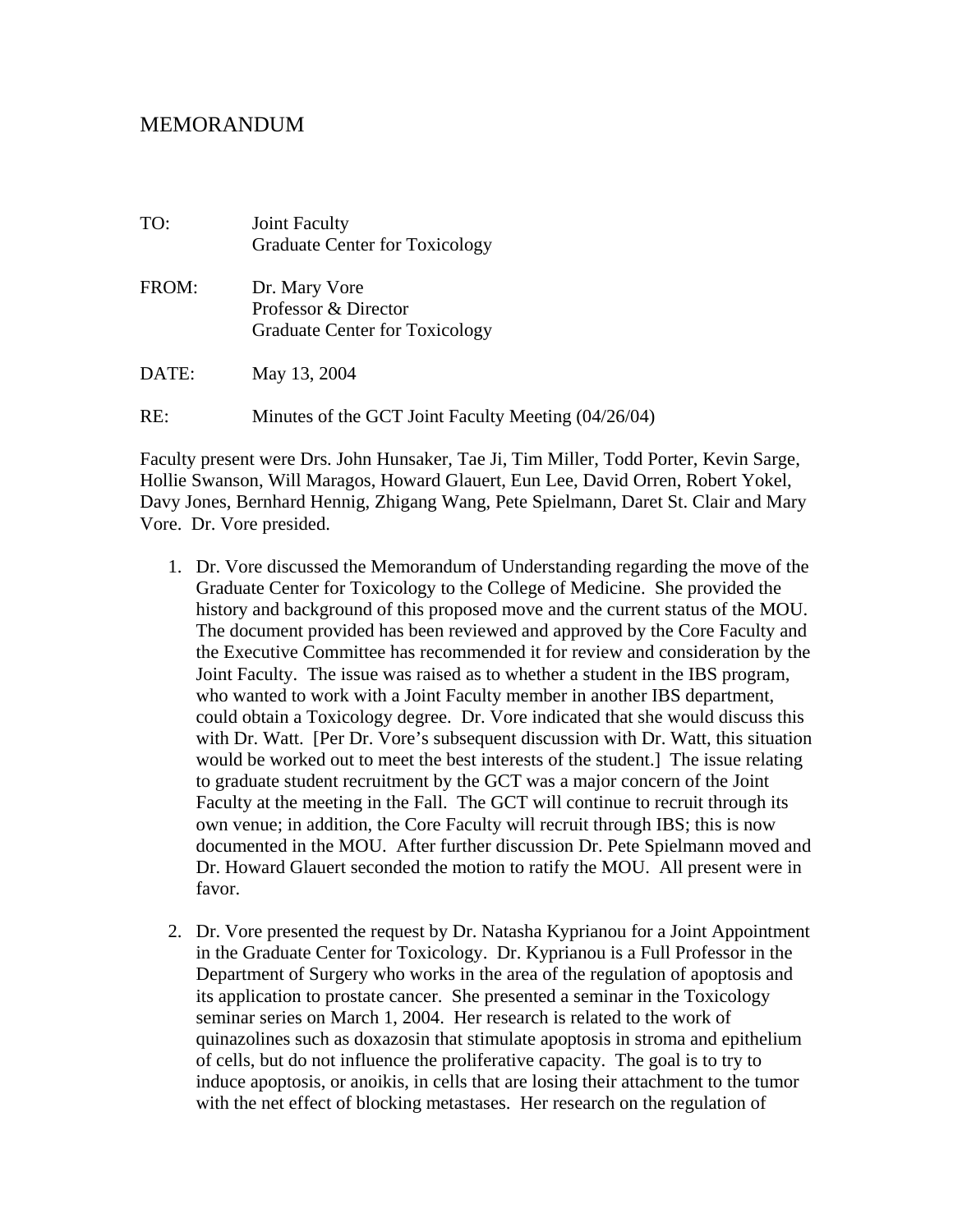apoptosis versus proliferation is important in Toxicology. Dr. Hollie Swanson moved and Dr. Bernie Hennig seconded the motion that Dr. Kyprianou be appointed as a Full Professor in the GCT with Full Graduate Faculty status for five years effective July 1, 2004 through June 30, 2009. All were in favor and none opposed this recommendation.

- 3. Dr. Vore recommended that Dr. Reddy Palli be made a Joint Faculty member in the Graduate Center for Toxicology. Dr. Howard Glauert moved and Dr. Pete Spielmann seconded the motion that Dr. Palli be given a Joint Appointment in the GCT as Assistant Professor with Associate Graduate Faculty status for five years, effective July 1, 2004 through June 30, 2009. The recommendation to have Dr. Palli become a Joint Faculty Member was unanimously supported. Dr. Palli is currently Assistant Professor in the College of Agriculture. Dr. Palli works on ultraspiracle (USP), the insect orthologue of RXR, the nuclear receptor that heterodimerizes with many other nuclear receptors. Dr. Palli is working to develop pesticides (e.g., against mosquito) that will activate the USP and maintain the insect in the larval stage, thus preventing its maturation to a stage that can reproduce. Dr. Palli has a background in pesticide toxicology, and wishes to develop a course on Pesticides for the College of Agriculture students; he is also interested in providing such lectures for our Toxicology students. Both Dr. Palli's research and teaching expertise would greatly benefit the Toxicology program.
- 4. Dr. Vore then presented the list of the Joint Faculty who needed reappointment in the GCT. These faculty members are all active participants and either teach or serve as student committee members or on various committees within the GCT and have expressed willingness to continue in this respect. The faculty who have requested continuation of their five-year appointment are as follows: Drs. Ahmed, Bondada, Jennings, Kasarskis, McGillis, Moscow, Oeltgen, Pettigrew, Shedlofsky, Zimmer, Cassis, Chow, Crooks, Dwoskin, Glauert and Wedlund. Dr. Pete Spielmann moved and Dr. Hollie Swanson seconded the move that all those in the current status be renewed for an additional five years. All were in favor and none opposed.
- 5. Dr. Jones forwarded to the Joint Faculty the GCT Rules of Procedure with modifications that were discussed in the Spring of 2003. The major change was a simplification of the requirements for Joint Faculty to renew their appointments. Dr. Jones moved and Dr. Howard Glauert seconded that the Rules of Procedure as modified and circulated be accepted. All were in favor and none-opposed.
- 6. Dr. Vore then discussed the changes proposed by the Graduate School with regard to doctoral students. These will be discussed by individual units at UK over the Fall semester. The GCT must also consider these modifications. The major issue is the need for documentation that the student has met on a regular basis with his/her Advisory Committee. Kevin Sarge indicated that in the Biochemistry Department, there is a form signed by all of the committee members at each meeting indicating the level of progress that the student is making and that the